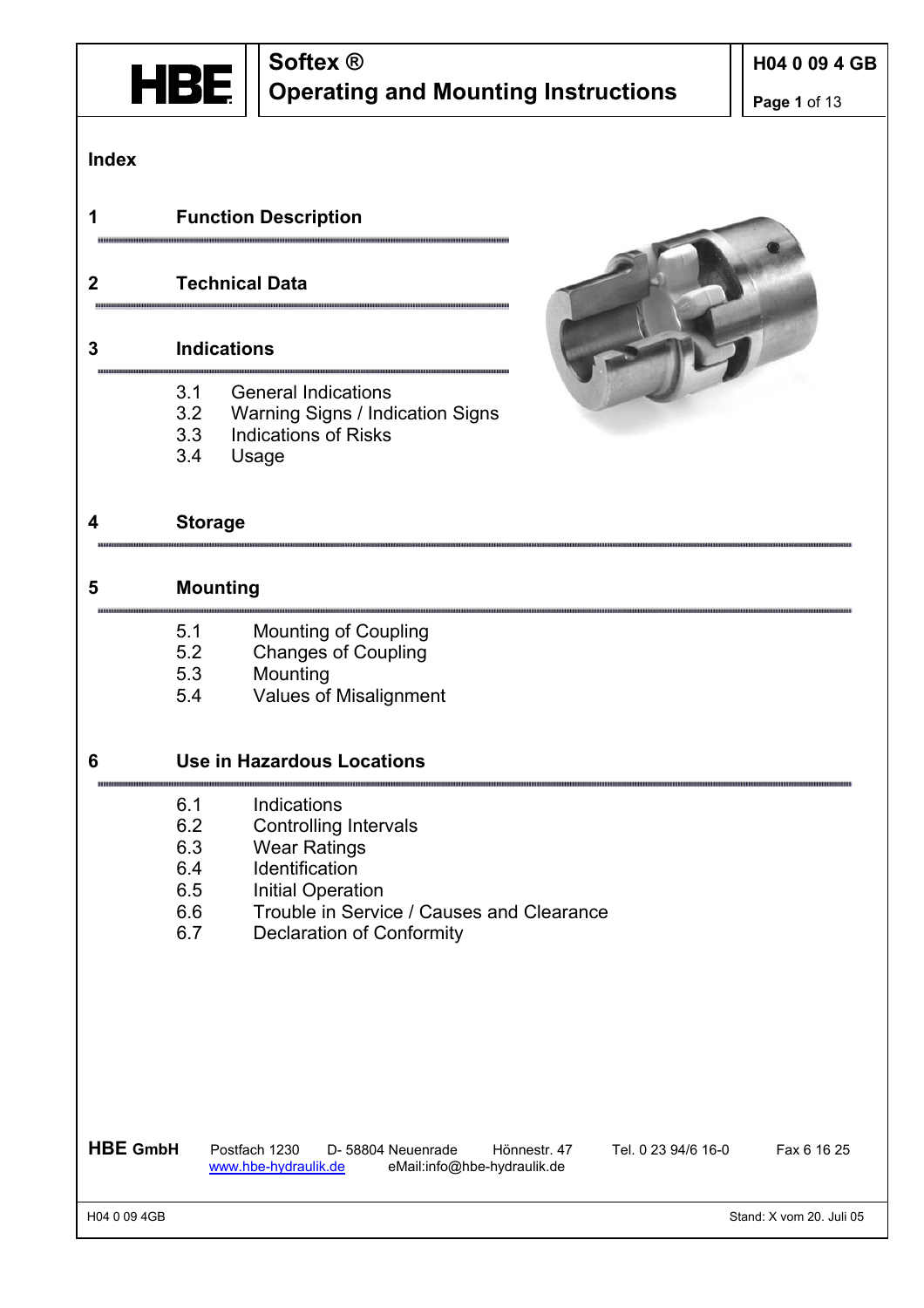

#### **1 Function Description**

The Softex® coupling is a torsionally flexible, puncture-proof threepart claw coupling.

Due to the elastic gear ring it is in a position to damp impacts, torsional virbrations as well as noises. Furthermore the gear ring has a high resistance, elasticity as well as a good resistance to oils, fatty matters, a variety of solvents, ozone and influences of the weather. Due to this construction of the coupling (hub / elastic gear ring / hub) an angular resp. a radial misalignment of the shafts to be connected as well as thermal expansions will be compensated.

The utilization temperatures are between -50º and +120º C, depending on the type of gear ring. Short temperatures up to +150º C are admissible.

#### **2 Technical Data**



#### Materials: Cast Iron (GG) / Spheroidal Cast Iron (GGG) / Steel (St) / Stainless Steel (VA) / Sinter Steel (S)

|         |                      | <b>Hardnesses of Gear</b><br>Ring |                                |                          |                          |                                         | <b>Bores</b>                      |                          | <b>Dimensions</b> |                          |                |     |                             |    |    |    | mm)                      |     |                |    |                          |                |
|---------|----------------------|-----------------------------------|--------------------------------|--------------------------|--------------------------|-----------------------------------------|-----------------------------------|--------------------------|-------------------|--------------------------|----------------|-----|-----------------------------|----|----|----|--------------------------|-----|----------------|----|--------------------------|----------------|
| Softex® |                      | Nominal Torque                    | (Nm)                           |                          |                          | Finish<br><b>Bore</b><br>d <sub>1</sub> | <b>Bore</b>                       | Finish<br>d <sub>2</sub> |                   |                          |                |     | L1                          |    |    |    |                          |     |                |    |                          |                |
| Type    | $\prec$<br>ક્ર<br>S, | $\prec$<br>ક્રે<br>99             | ShA<br>$\overline{\mathbf{g}}$ | Sh D<br><b>飞</b>         |                          | max                                     | $\widetilde{\overline{\epsilon}}$ | max                      | A                 | B                        | <b>B1</b>      | L   | $\ddot{}$<br>L <sub>2</sub> | E  | s  | b  | G                        | dh  | g              | f  | f1                       | м              |
| 14/16   | 7,5                  | $\blacksquare$                    | 12.5                           | $\blacksquare$           | $\overline{\phantom{a}}$ | $\blacksquare$                          | 4                                 | 16                       | 30                | $\blacksquare$           | $\blacksquare$ | 35  | 11                          | 13 | 5  | 10 | $\overline{\phantom{a}}$ | 10  | M4             | 5  | 5                        | M <sub>3</sub> |
| 19/24   | 10                   | $\blacksquare$                    | 17                             | $\overline{\phantom{a}}$ | $\mathcal{L}$            | $\overline{a}$                          | 6                                 | 24                       | 40                | $\blacksquare$           | $\blacksquare$ | 66  | 25                          | 16 | 10 | 12 | $\overline{\phantom{a}}$ | 18  | M <sub>5</sub> | 10 | 12                       | M <sub>6</sub> |
| 24/30   | 35                   | $\blacksquare$                    | 60                             | 75                       | $\mathcal{L}$            | $\overline{\phantom{a}}$                | 8                                 | 32                       | 55                | $\blacksquare$           | $\blacksquare$ | 78  | 30                          | 18 | 10 | 14 | $\blacksquare$           | 27  | M <sub>5</sub> | 10 | 14                       | M8             |
| 28/38   | 95                   | $\blacksquare$                    | 160                            | 200                      | $\mathcal{L}$            | $\overline{\phantom{a}}$                | 10                                | 38                       | 65                | $\overline{a}$           | $\overline{a}$ | 90  | 35                          | 20 | 15 | 15 | $\overline{\phantom{a}}$ | 30  | M <sub>6</sub> | 15 | 15                       | M8             |
| 38/45   | 190                  | $\blacksquare$                    | 325                            | 405                      | 14                       | 38                                      | 40                                | 45                       | 80                | 66                       | 78             | 114 | 45                          | 24 | 15 | 18 | 37                       | 38  | M <sub>8</sub> | 15 | 20                       | M10            |
| 42/55   | 265                  | $\blacksquare$                    | 450                            | 560                      | 16                       | 42                                      | 45                                | 55                       | 95                | 75                       | 93             | 126 | 50                          | 26 | 20 | 20 | 40                       | 46  | M <sub>8</sub> | 20 | 20                       | M10            |
| 48/60   | 310                  | $\blacksquare$                    | 525                            | 655                      | 19                       | 48                                      | 50                                | 60                       | 105               | 85                       | 103            | 140 | 56                          | 28 | 20 | 21 | 45                       | 51  | M <sub>8</sub> | 20 | 30                       | M10            |
| 55/70   | 375                  |                                   | 625                            | 825                      | 22                       | 55                                      | 60                                | 70                       | 120               | 98                       | 118            | 160 | 65                          | 30 | 20 | 22 | 52                       | 60  | M10            | 20 | 25                       | M12            |
| 65/75   | 625                  | 900                               | $\blacksquare$                 | 1175                     | 25                       | 65                                      | 70                                | 75                       | 135               | 115                      | 132            | 185 | 75                          | 35 | 20 | 26 | 59                       | 68  | M10            | 20 | 30                       | M12            |
| 75/90   | 975                  | 1500                              | $\blacksquare$                 | 2400                     | 30                       | 75                                      | 80                                | 90                       | 160               | 135                      | 158            | 210 | 85                          | 40 | 25 | 30 | 65                       | 80  | M10            | 25 | 30                       | M16            |
| 90/100  | 2400                 | 3600                              | $\overline{\phantom{a}}$       | 4500                     | $\blacksquare$           | $\overline{a}$                          | 45                                | 100                      | 200               | $\blacksquare$           | 170            | 245 | 100                         | 45 | 25 | 34 | 81                       | 100 | M10            | 25 | 30                       | M20            |
| 100/110 | 3300                 | 4950                              | $\overline{a}$                 | $\overline{\phantom{a}}$ | $\overline{a}$           | $\overline{a}$                          | 45                                | 110                      | 225               | $\blacksquare$           | 180            | 270 | 110                         | 50 | 30 | 38 | 89                       | 113 | M12            | 30 | $\blacksquare$           | $\sim$         |
| 110/125 | 4000                 | 6000                              | $\overline{\phantom{a}}$       | $\overline{\phantom{a}}$ | $\blacksquare$           |                                         | 60                                | 125                      | 255               | $\overline{\phantom{a}}$ | 200            | 295 | 120                         | 55 | 35 | 42 | 96                       | 127 | M16            | 35 | $\blacksquare$           | $\sim$         |
| 125/145 | 5000                 | 7500                              | $\overline{\phantom{a}}$       | $\overline{\phantom{a}}$ | $\overline{\phantom{a}}$ |                                         | 60                                | 145                      | 290               | $\overline{a}$           | 230            | 340 | 140                         | 60 | 40 | 46 | 112                      | 147 | M16            | 40 | $\overline{\phantom{a}}$ | $\sim$         |
|         |                      |                                   |                                |                          |                          |                                         |                                   |                          |                   |                          |                |     |                             |    |    |    |                          |     |                |    |                          |                |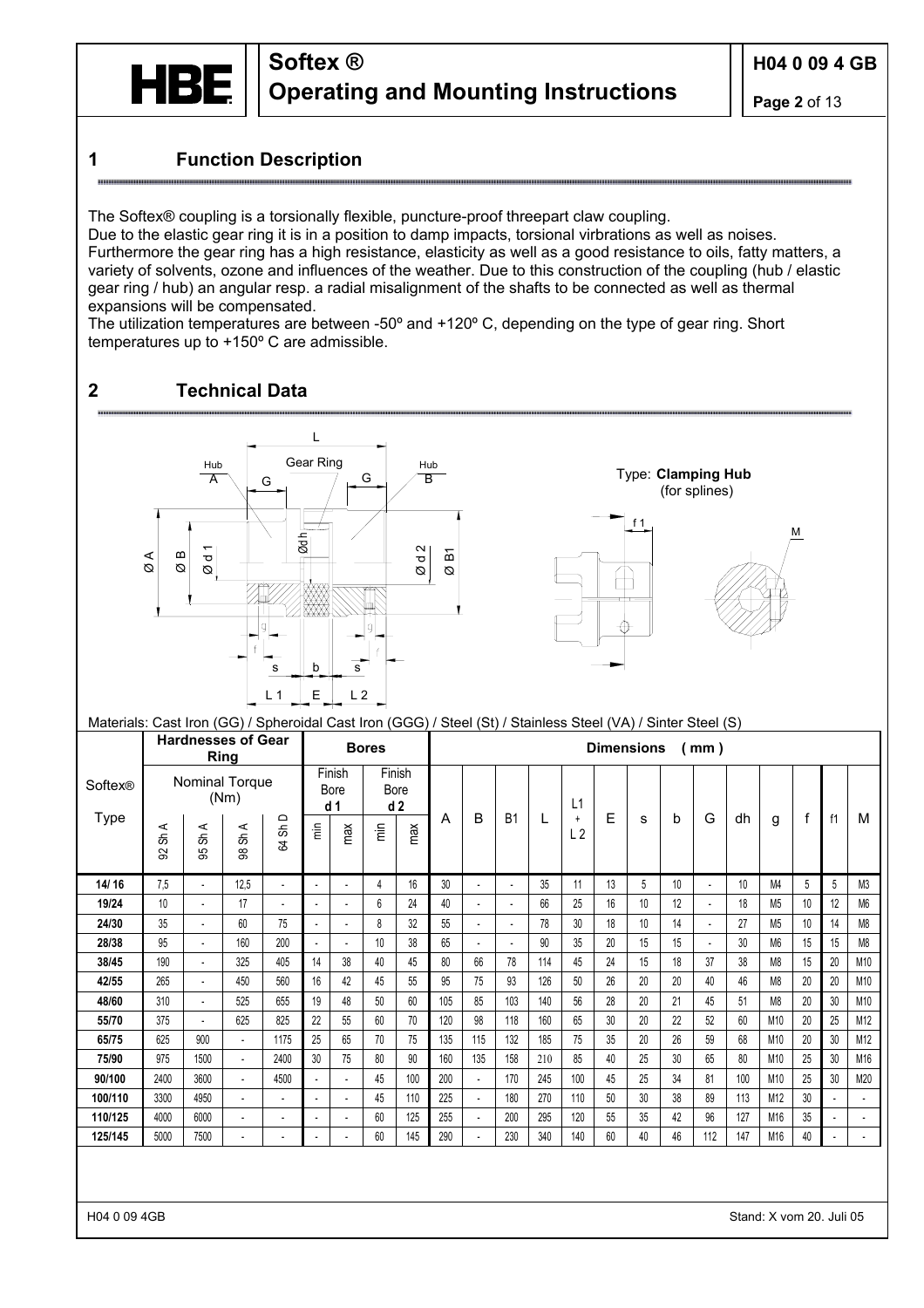

### **H04 0 09 4 GB**

**Page 3** of 13



| <b>Type</b> |     |                |      |    |     | <b>Dimensions</b> |     | (mm)           |     |                |     |    |    |
|-------------|-----|----------------|------|----|-----|-------------------|-----|----------------|-----|----------------|-----|----|----|
|             | A   | A <sub>1</sub> |      | -1 | s   | b                 | F   | $\overline{2}$ | D 1 | D <sub>2</sub> | d   | G  | Z  |
| 28 / 38 FA  | 100 | 65             | 27,5 | 10 | 2,5 | 15                | 39  | 1,5            | 80  | 65             | 30  | 7  | 6  |
| 38 / 45 FA  | 115 | 80             | 31   | 10 | 3   | 18                | 48  | 1,5            | 95  | 80             | 38  | 7  | 6  |
| 42 / 55 FA  | 140 | 95             | 35   | 12 | 3   | 20                | 57  | $\overline{2}$ | 115 | 95             | 46  | 9  | 6  |
| 48 / 60 FA  | 150 | 105            | 36,5 | 12 | 3,5 | 21                | 63  | $\overline{2}$ | 125 | 105            | 51  | 9  | 8  |
| 55 / 70 FA  | 175 | 120            | 42   | 16 | 4   | 22                | 74  | $\overline{2}$ | 145 | 120            | 60  | 11 | 8  |
| 65 / 75 FA  | 190 | 135            | 46,5 | 16 | 4,5 | 26                | 83  | $\overline{2}$ | 160 | 135            | 68  | 11 | 10 |
| 75 / 90 FA  | 215 | 160            | 54   | 19 | 5   | 30                | 98  | 2,5            | 185 | 160            | 80  | 14 | 10 |
| 90 / 100 FA | 260 | 200            | 59,5 | 20 | 5,5 | 34                | 122 | 3              | 225 | 200            | 100 | 14 | 12 |

#### Starting torque for the fixing screws DIN 912 – 10.9

| Thread      | M6 | M8 | M10 | M <sub>12</sub> |
|-------------|----|----|-----|-----------------|
| Torque (Nm) | 14 | 35 | 69  | 120             |

#### **3 Indications**

#### **3.1 General Indications**

Before initial operation the installation instructions must be read carefully. Please pay attention to the security and warning indications.

The Softex® coupling is approved for application in hazardous locations. Please pay attention especially to the indications and prescriptions concerning security (Item 6).

This utilization and mounting description is part of the delivery extent and must be kept carefully.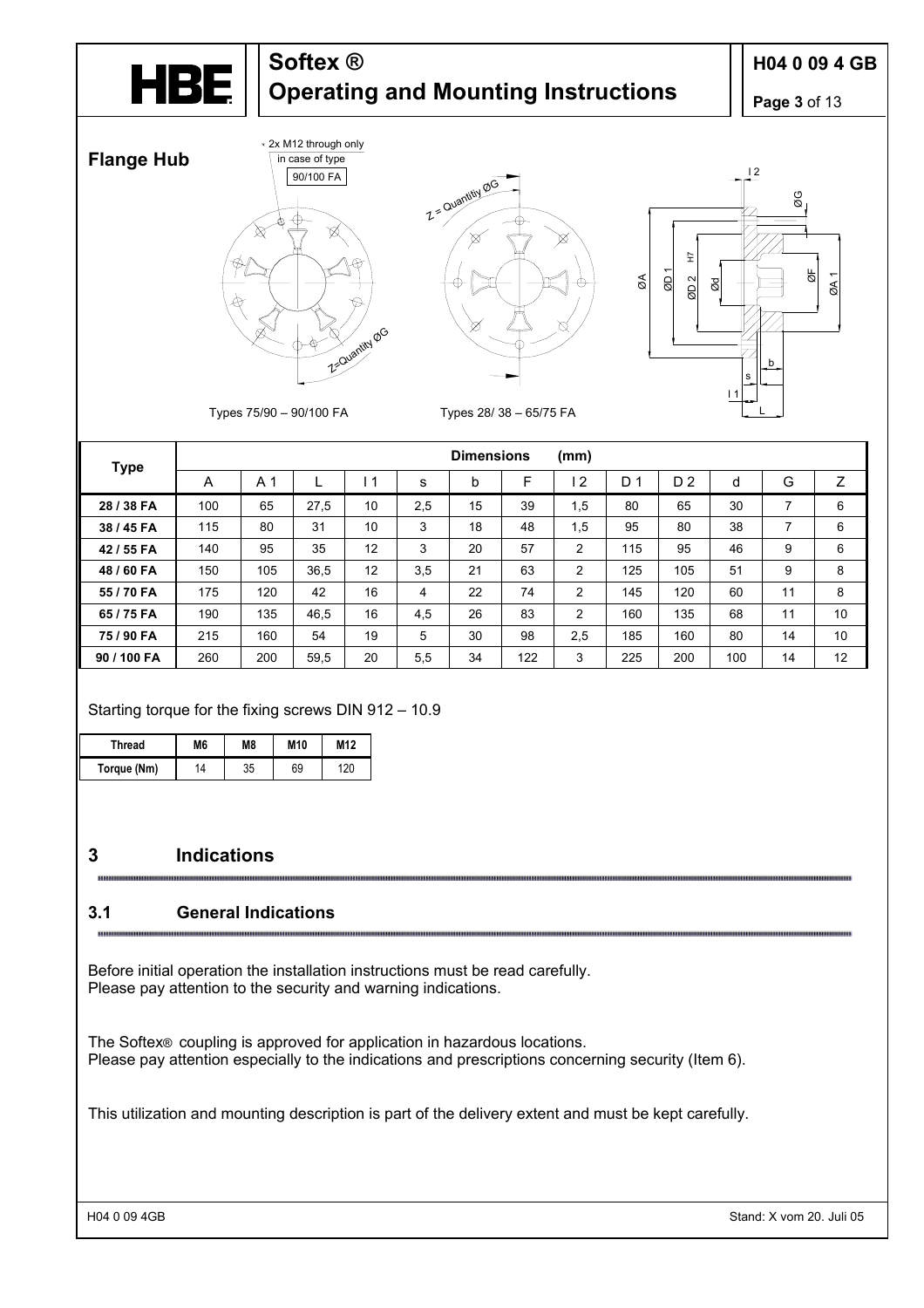

**Page 4** of 13

#### **3.2 Warning and Indication Signs**

Passages with following signs must be paid attention to especially.

| DANGER!            | Danger of violation for persons                  |
|--------------------|--------------------------------------------------|
| <b>ATTENTION!</b>  | <b>Engine trouble possible</b>                   |
| <b>INDICATION!</b> | <b>Important items</b>                           |
| <b>CAUTION!</b>    | Indications to protection in hazardous locations |

#### **3.3 Indications of Risks**

**Danger !** During mounting, service and maintenance you must ensure, that the complete system is **protected from accidental activation, because there is a high danger of violation by rotating parts. Please imperatively pay attention to the following security indications:** 

- During all activities with and at the coupling please pay attention to the security prescriptions especially.
- Before starting the activities at the coupling the power unit must be switched off.
- The power unit must be protected from unintentional switching on by labels or removing of the protector.
- The unintentional touch of a running coupling must be prevented by appropriate safety devices.
- In case of operating couplings please pay attention to a sufficient safety clearance.

#### **3.4 Usage**

Following items must be paid attention to before mounting, operation or service:

- The operating and mounting instructions are to be read imperatively.
- Operations must only be made by an authorized specialist staff.

The coupling must only be applied in accordance to its corresponding technical data. Constructional changes of the coupling parts without any permission by the manufacturer are illegal and result in loss of warrenty.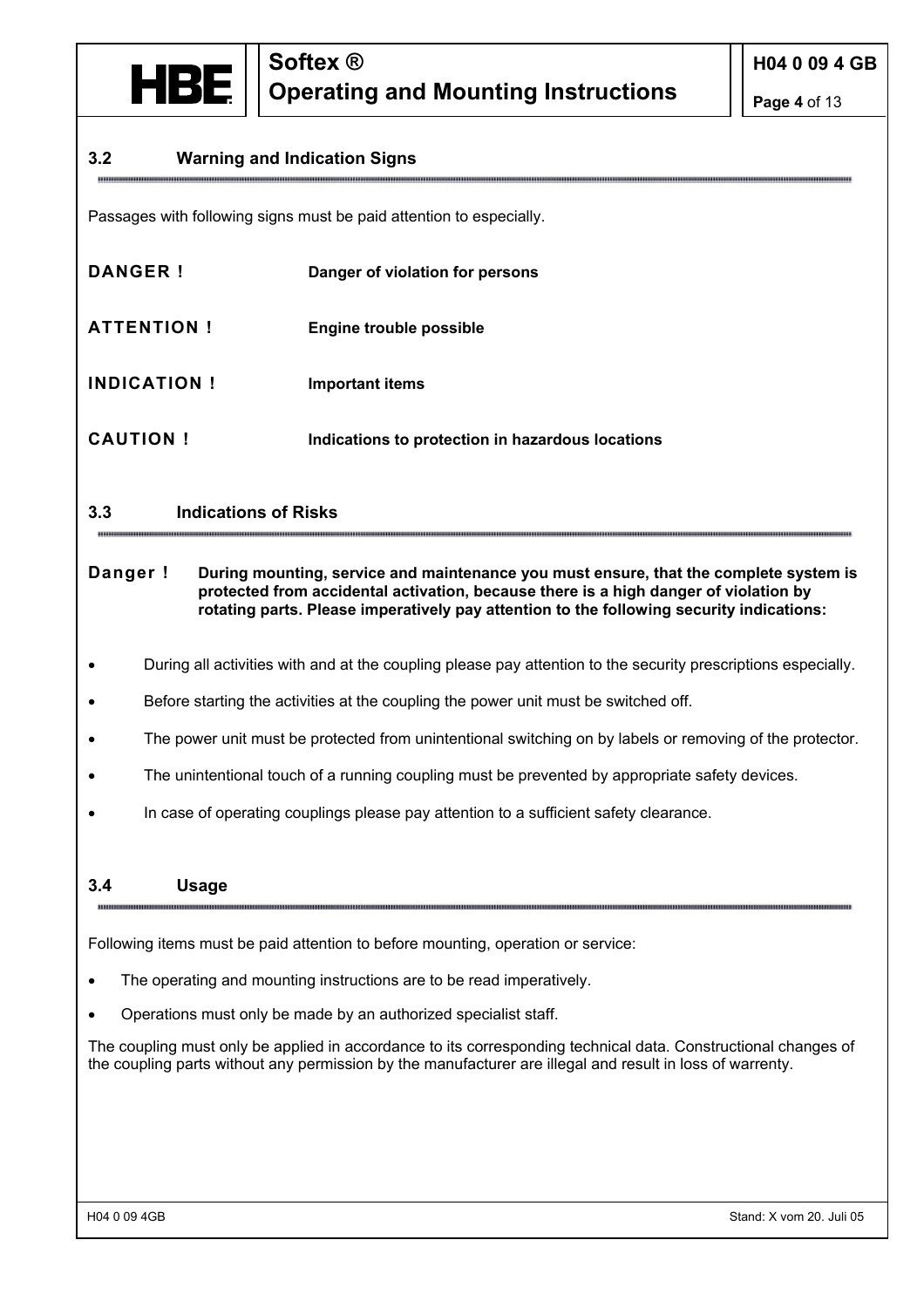

#### **4 Storage**

The coupling can be stored for approx. 6- 12 months at a dry place,due to the protection against corrosion, which must not be damaged.

The gear rings (Polyurethane) keep their qualities in case of a corresponding storage for approx. 5 years.

#### **ATTENTION ! Please see to it, that there is no condensation in the storerooms. A relative humidity of less than 65% is favourable.**

 **Furthermore please ensure, that there are no ozoning devices, such as illuminants or high voltage devices in the storerooms.** 

#### **5 Mounting**

#### **5.1 Mounting of Coupling**

Generally the coupling will be delivered in component parts. Before mounting the coupling must be checked in view of completeness.

| Item. | Pcs. | <b>Denomination</b>            |
|-------|------|--------------------------------|
|       |      | Hub                            |
|       |      | Gear Ring                      |
|       | 2    | Set Screw or<br>Pan Head Screw |

|        | $\overline{2}$                         |        |
|--------|----------------------------------------|--------|
| A- Hub | Gear Ring                              | B-Hub  |
|        |                                        |        |
|        | 3<br>Set Screw or                      | Ш<br>3 |
|        | Pan Head Screw in case of Clamping Hub |        |

Detection Features of the Gear Rings (Item 2)

| <b>Shore Hardness</b><br>(Shore) | <b>Marking</b><br>(Colour) |
|----------------------------------|----------------------------|
| 80 Sh A                          | blue                       |
| 92 Sh A                          | white                      |
| 95/98 Sh A                       | red                        |
| 64 Sh D                          | green                      |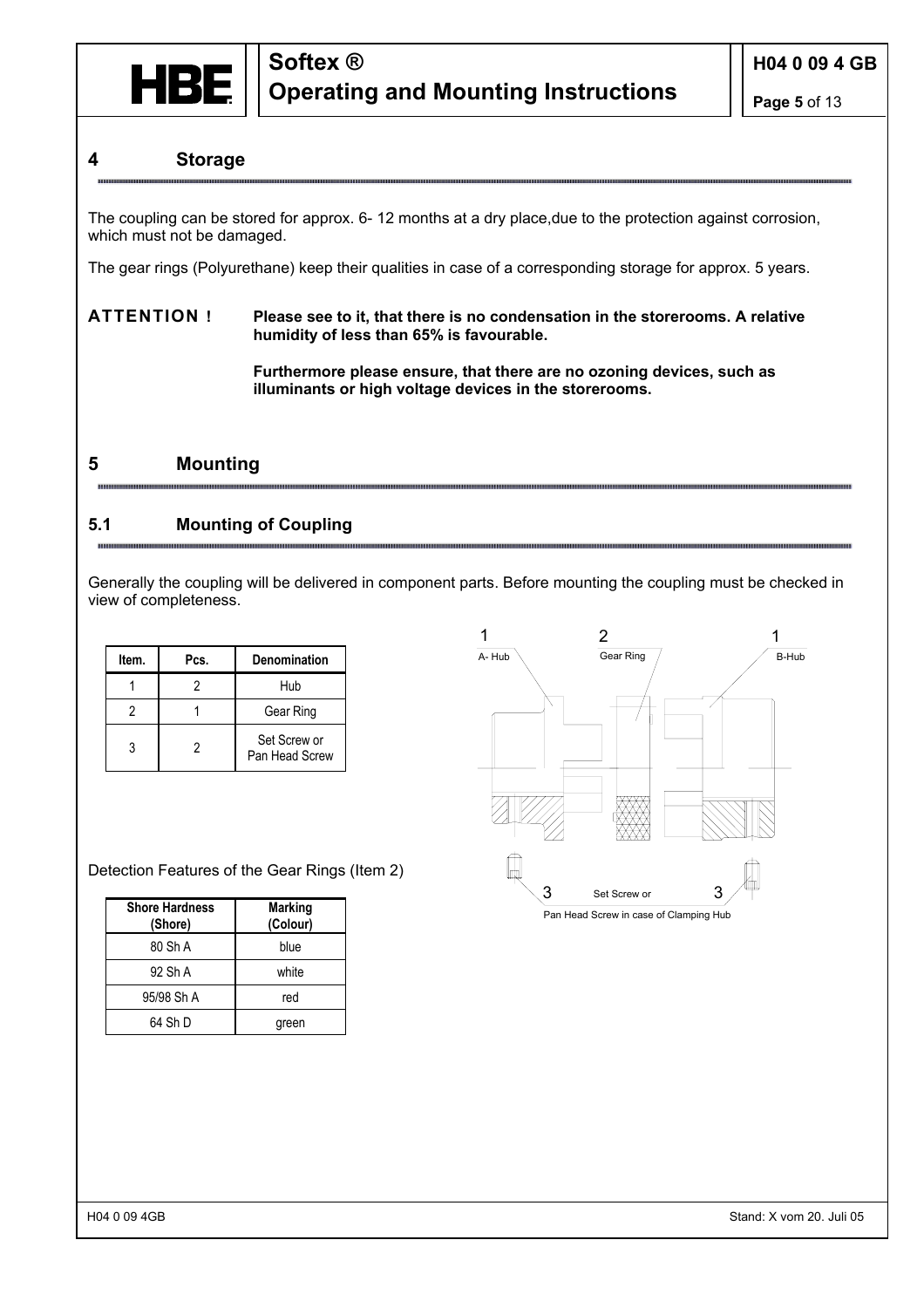

#### **5.2 Changes of Coupling**

#### **DANGER ! A change at the coupling parts is only permitted after having checked with the manufacturer.**

For making the shaft bore by the user please pay attention to following items:

- The maximally admissible bore diameters d1 + d2 (see Technical Data) must not be exceeded. In case of disregard of these values, the coupling might break, and there is danger of life by flying fragments. This concerns all materials.
- The truth of runningrecommended by the manufacturer must be kept.
- For making the finish bore a careful alignment must be made.
- For the axial safety device please use a locking screw.
- Concerning a locking screw following starting torques must be kept (see table).

Starting Torques of the Locking Screws

| Type          | 14   | 19 | 24             | 28             | 38             | 42             | 48             | 55  | 65  | 75  | 90              | 100 | 110 | 125 |
|---------------|------|----|----------------|----------------|----------------|----------------|----------------|-----|-----|-----|-----------------|-----|-----|-----|
| <b>Thread</b> | M4   | M5 | M <sub>5</sub> | M <sub>6</sub> | M <sub>8</sub> | M <sub>8</sub> | M <sub>8</sub> | M1C | M10 | M10 | M <sub>10</sub> | M12 | M16 | M16 |
| Torque (Nm)   | ں. ا |    |                | - 0<br>7.U     | 10             | $\overline{ }$ | 10             |     |     |     | $\overline{1}$  | 40  | 80  | 80  |

Starting Torques of the Locking Screws for Clamping Hubs

| <b>Type</b>   | 14  | 19             | 24 | 28             | 38  | 42  | 48  | 55  | 65  | 75  | 90  |
|---------------|-----|----------------|----|----------------|-----|-----|-----|-----|-----|-----|-----|
| <b>Thread</b> | M3  | M <sub>6</sub> | M8 | M <sub>8</sub> | M10 | M10 | M10 | M12 | M12 | M16 | M20 |
| Torque (Nm)   | .34 | 10,5           | 25 | 25             | 60  | 60  | 60  | 100 | 100 | 250 | 490 |

#### **5.3 Mounting**

**INDICATION ! Before mounting, we recommend to check the bores, shaft, hub and adjusting spring regarding accuracy.** 

A warming of the hubs to approx. 80º C eases the bringing up to the shaft.

**DANGER ! In order to avoid burnings by the touch of the heated hubs, please wear safety gloves.** 

**CAUTION ! Please pay attention to danger of ignition in hazardous locations.** 

**ATTENTION ! When mounting the coupling please ensure, that the dimension E (see Technical Data) must be absolutely kept, so that the gear ring will be axially movable during utilization. Disregard might lead to damages during operation.** 

- After mounting of the hubs to the shafts of the drive and load side the dimension "E" must be adjusted by relocation of the aggregates or the hubs on the shafts.
- Shafts with inserted adjusting spring and a smaller diameter than the inner diameter of the gear ring dh are allowed to reach into the gear ring. The distance between the shafts must not be lower than 50% of the dimension "E"
- For saving the hubs by relocation please tighten the locking screw with a corresponding starting torque (Table 5.3)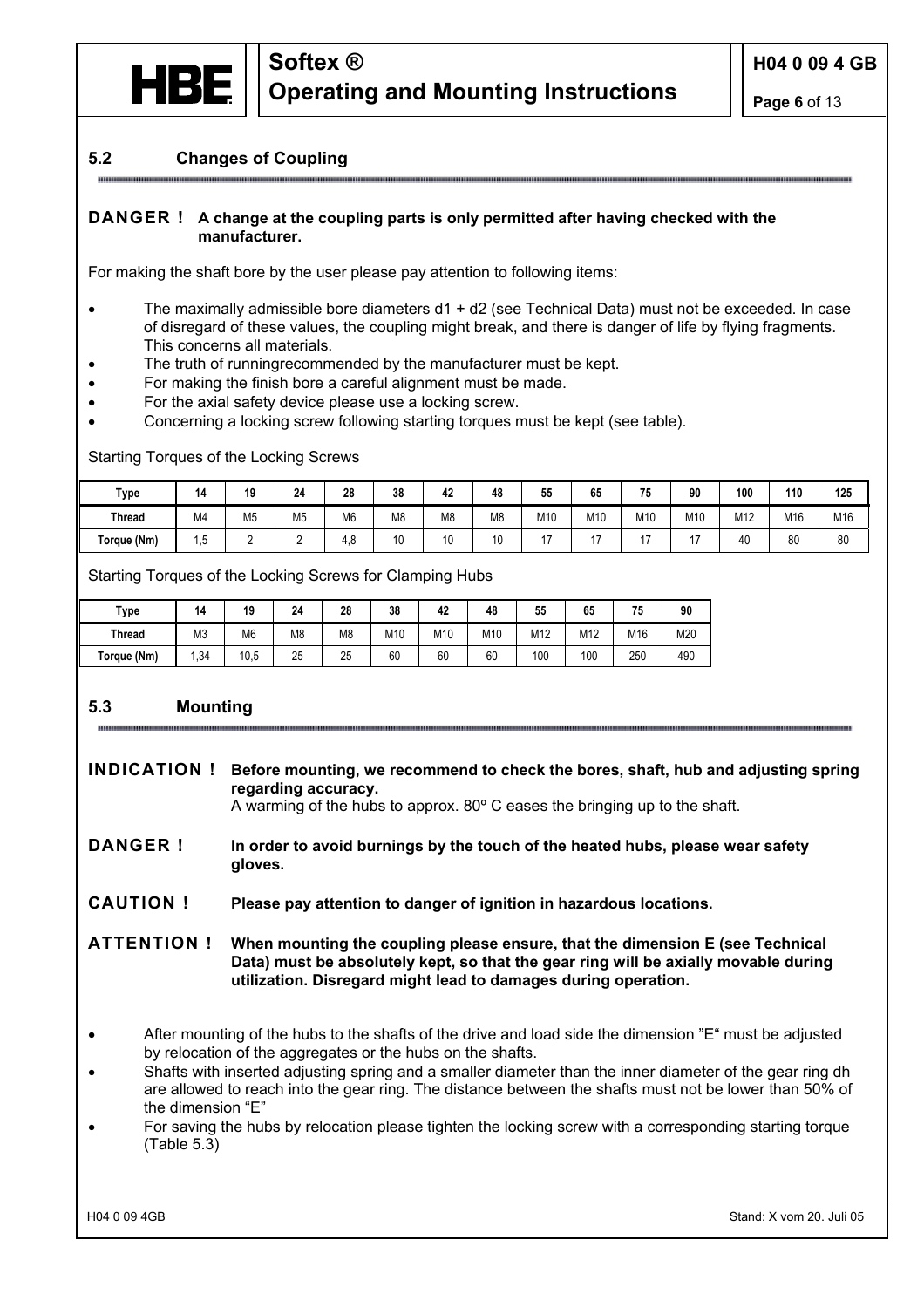

#### **5.4 Values of Misalignment**

**CAUTION ! During utilization in hazardous locations the ends of the shaft must be imperatively aligned, furthermore the operation life of the coupling can be increased by an exact alignment.** 

 **Please keep the recommended values of misalignment (see table) without fail. When exceeding the values, the coupling will be damaged.** 

 **For utilization in hazardous locations for the explosion groups IIC (Designation II 2G c IIC T4) the values must be reduced by 50%.** 







The values of the table are valid for an operating temperature  $T = +30^{\circ}$ 

#### **ATTENTION ! In case of an increase of the operating temperature the maximally permissible values of radial alignment and misalignment of angle must be multiplied by the temperature factor.**

| Softex®<br>Type |           | <b>Dimensions</b><br>(mm) |    |                       | Axial<br>Misalignment<br>$\Delta$ Ka |                 | Radial Misalignment | $\Delta$ Kr (mm)<br>Speed1/min) |                          | Misalignment of Angle<br>$\Delta$ Kw $(°)$<br>Speed1/min) |      |                 |                          |  |  |
|-----------------|-----------|---------------------------|----|-----------------------|--------------------------------------|-----------------|---------------------|---------------------------------|--------------------------|-----------------------------------------------------------|------|-----------------|--------------------------|--|--|
|                 | L         | E                         | b  | s                     | (mm)                                 | 750             | 1000                | 1500                            | 3000                     | 750                                                       | 1000 | 1500            | 3000                     |  |  |
| 14/16           | 35        | 13                        | 10 | 1,5                   | 1,0                                  | 0,22            | 0,20                | 0.16                            | 0,11                     | 1,1                                                       | 1,1  | 0.9             | 0,8                      |  |  |
| 19/24           | 66        | 16                        | 12 | 2,0                   | 1,2                                  | 0,27            | 0,24                | 0,20                            | 0,13                     | 1,1                                                       | 1,1  | 0.9             | 0,8                      |  |  |
| 24/30           | 78        | 18                        | 14 | 2,0                   | 1,4                                  | 0,30            | 0,27                | 0,22                            | 0,15                     | 1,1                                                       | 1,0  | 0,9             | 0,8                      |  |  |
| 28/38           | 90        | 20                        | 15 | 25                    | 1,5                                  | 0,34            | 0,30                | 0.25                            | 0,17                     | 1,1                                                       | 1,0  | 0.9             | 0,8                      |  |  |
| 38/45           | 114       | 24                        | 18 | 3,0                   | 1,8                                  | 0,38            | 0,35                | 0,28                            | 0,19                     | 1,1                                                       | 1,1  | 1,0             | 0,8                      |  |  |
| 42/55           | 126       | 26                        | 20 | 3,0                   | 2,0                                  | 0.43            | 0,38                | 0,32                            | 0,21                     | 1,1                                                       | 1,1  | 1,0             | 0,8                      |  |  |
| 48/60           | 140       | 28                        | 21 | 3,5                   | 2,1                                  | 0,50            | 0,44                | 0,36                            | 0,25                     | 1,2                                                       | 1,2  | 1,1             | 0,9                      |  |  |
| 55/70           | 160       | 30                        | 22 | 4,0                   | 2,2                                  | 0,54            | 0,46                | 0.38                            | 0,26                     | 1,2                                                       | 1,2  | 1,1             | 1,0                      |  |  |
| 65/75           | 185       | 35                        | 26 | 4,5                   | 2,6                                  | 0,56            | 0,50                | 0.42                            | 0,28                     | 1,2                                                       | 1,2  | 1,2             | 1,0                      |  |  |
| 75/90           | 210       | 40                        | 30 | 5,0                   | 3,0                                  | 0,65            | 0,58                | 0.48                            | 0,32                     | 1,3                                                       | 1,2  | 1,2             | 1,0                      |  |  |
| 90/100          | 245       | 45                        | 34 | 5,5                   | 3,4                                  | 0,68            | 0,60                | 0.50                            | 0,34                     | 1,3                                                       | 1,3  | 1,2             | 1,1                      |  |  |
| 100/110         | 270       | 50                        | 38 | 6,0                   | 3,8                                  | 0,71            | 0.64                | 0.52                            | 0,36                     | 1,3                                                       | 1,3  | 1,2             | 1,1                      |  |  |
| 110/125         | 295       | 55                        | 42 | 6,5                   | 4,2                                  | 0,75            | 0,67                | 0.55                            | 0,38                     | 1,3                                                       | 1,3  | 1,3             | 1,1                      |  |  |
| 125/145         | 340       | 60                        | 46 | 7,0                   | 4,6                                  | 0,80            | 0,70                | 0,60                            | $\overline{\phantom{a}}$ | 1,3                                                       | 1,3  | 1,3             | $\overline{\phantom{a}}$ |  |  |
|                 |           |                           |    |                       |                                      |                 |                     |                                 |                          |                                                           |      |                 |                          |  |  |
|                 |           | Temperature               |    | $-25 < +30^{\circ}$ C |                                      | $+40^{\circ}$ C |                     |                                 | $+60^{\circ}$ C          |                                                           |      | $+80^{\circ}$ C |                          |  |  |
|                 | Factor St |                           |    | 1,0                   |                                      | 0,8             |                     |                                 | 0,7                      |                                                           |      | 0,6             |                          |  |  |
|                 |           |                           |    |                       |                                      |                 |                     |                                 |                          |                                                           |      |                 |                          |  |  |

H04 0 09 4GB Stand: X vom 20. Juli 05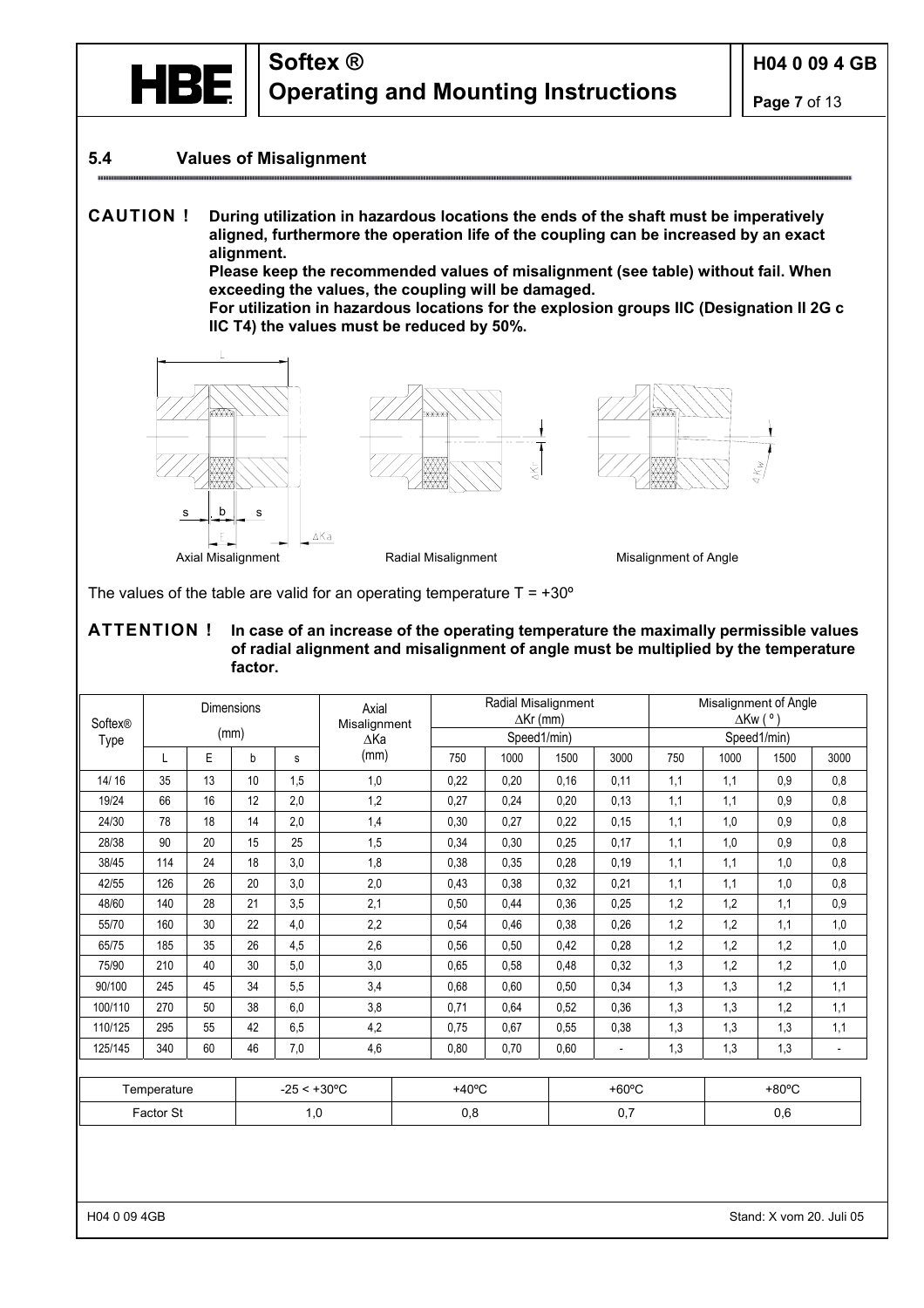

**Page 8** of 13

#### **5.4 Values of Misalignment**

100% The maximally admissible values of misalignment mentioned in the table must only be used proportionally in case of parallel radial alignment and alignment of angle.

Example 1: Example 2:

mu



#### **6 Use in Hazardous Locations**

#### **6.1 Indications**

# **CAUTION ! Concerning the explosion groups IIB and IIC following materials are used by HBE:**<br>Cast Iron (GG25, GG20) Stainless Steel (VA)

#### **HBE does not use Aluminium for the couplings determined for hazardous locations.**

#### **6.2 Controlling Intervals**

| LAGHIPIG 1.                                                                             | ∟∧анрю ∠.<br>š<br>70%                                                                                                                                                                                                                                                                                        |
|-----------------------------------------------------------------------------------------|--------------------------------------------------------------------------------------------------------------------------------------------------------------------------------------------------------------------------------------------------------------------------------------------------------------|
| $\Delta K_R$ = 20 %<br>$\Delta K_W$ = 80 %                                              | $\triangleleft$<br>60%<br>Misalignment of Angle<br>$\Delta K_R$ = 60 %<br>50%<br>$\Delta K_W$ = 40 %<br>40%                                                                                                                                                                                                  |
| $\Delta K_{\text{totally}} = \Delta K_{\text{R}} + \Delta K_{\text{W}} \le 100 \%$<br>6 | 30%<br>20%<br>10%<br>0 10% 20% 30% 40% 50% 60% 70% 80% 90% 100%<br>Radial Misalignment 4 Kr<br>Use in Hazardous Locations                                                                                                                                                                                    |
| <b>Indications</b><br>6.1                                                               |                                                                                                                                                                                                                                                                                                              |
| <b>CAUTION!</b><br>Cast Iron<br>Steel                                                   | Concerning the explosion groups IIB and IIC following materials are used by HBE:<br>(GG25, GG20)<br>Stainless Steel (VA)<br>Spheroidal Cast Iron (GGG40)<br>Sinter Steel (S)<br>(St)                                                                                                                         |
|                                                                                         | HBE does not use Aluminium for the couplings determined for hazardous locations.                                                                                                                                                                                                                             |
| 6.2                                                                                     | <b>Controlling Intervals</b>                                                                                                                                                                                                                                                                                 |
| <b>Explosion Group</b>                                                                  | <b>Controlling Intervals</b>                                                                                                                                                                                                                                                                                 |
|                                                                                         | After an operating time of 3.000 h, 6 months after initial operation of the coupling at latest, the elastic gear<br>ring must be put to test (visual check, torsion test).                                                                                                                                   |
| II 2G c IIB T4 $X$<br>II 2D c T 110 $\degree$ C X                                       | In case of an unessential or no wear of the gear ring during first check the check cycles can be fixed to an<br>operating time of 6 000 h or 18 months at the same operating conditions.                                                                                                                     |
| IM2cX                                                                                   | In case of an increased wear at first check we recommend to proceed as follows:<br>Exchange of the gear ring<br>$\bullet$<br>Determination of cause<br>Accomodation of the check cycles to the operating conditions<br>$\bullet$                                                                             |
|                                                                                         | After an operating time of 2.000 h, 3 months after initial operation of the coupling at latest, the elastic gear<br>ring must be put to test (visual check, torsion test).<br>In case of an unessential or no wear of the gear ring during first check the cycles can be fixed to an                         |
| II 2G c IIC T4 X                                                                        | operating time of 4.000 h or 12 months at the same operating conditions.<br>In case of an increased wear at first check we recommend to proceed as follows:<br>Exchange of the gear ring<br>$\bullet$<br>Determination of cause<br>Accomodation of the check cycles to the operating conditions<br>$\bullet$ |
| H04 0 09 4GB                                                                            | Stand: X vom 20. Juli 05                                                                                                                                                                                                                                                                                     |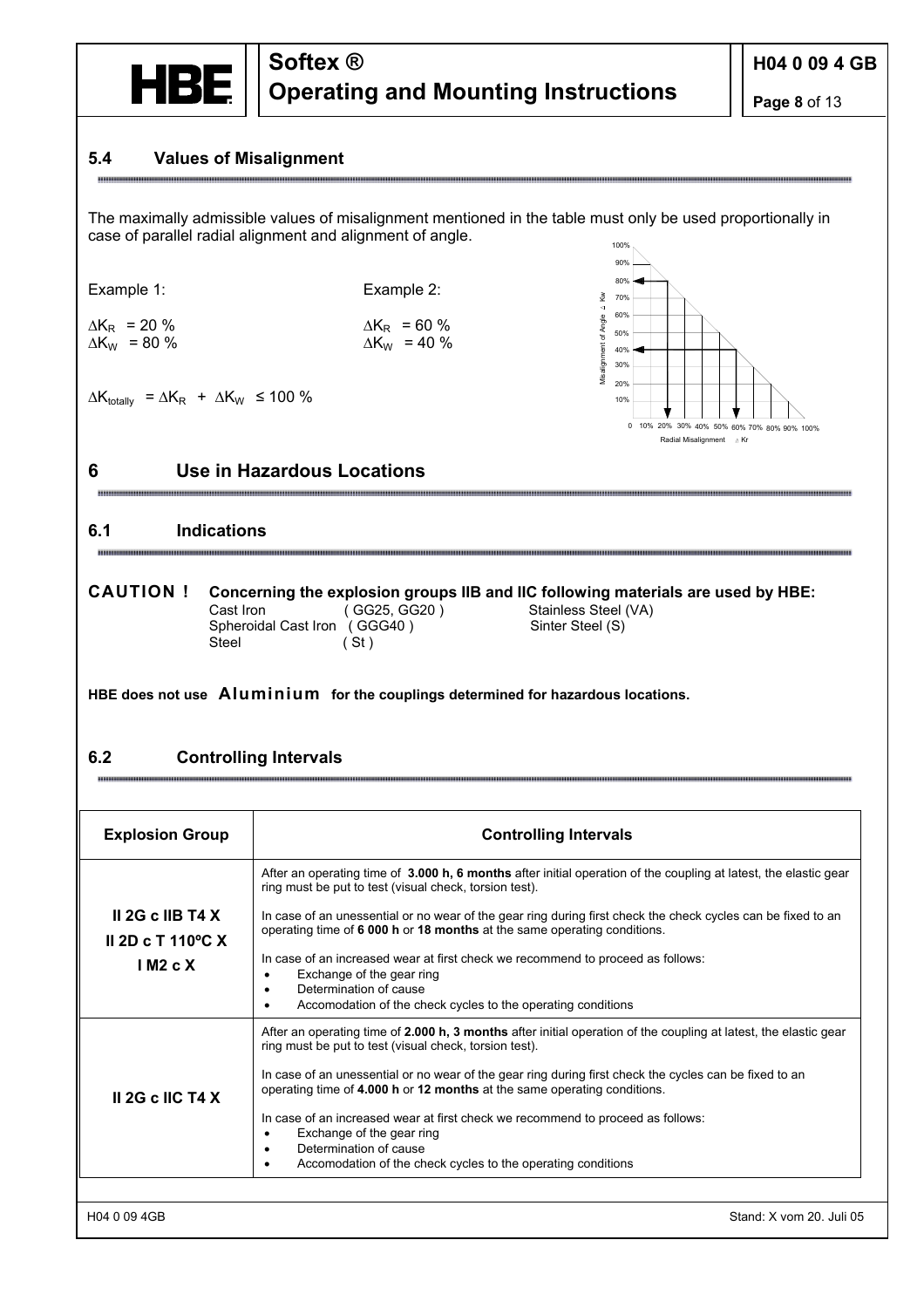

**Page 9** of 13

#### **6.3 Wear Ratings**

The check of the wearability is made by guide between tooth flank and claw of coupling.

#### **In case of a backlash > X mm the gear ring must be exchanged.**



| Softex® | Wearability |
|---------|-------------|
| Type    | X max. (mm) |
| 14/16   | 2           |
| 19/24   | 3           |
| 24/30   | 3           |
| 28/38   | 3           |
| 38/45   | 3           |
| 42/55   | 4           |
| 48/60   | 4           |
| 55/70   | 5           |
| 65/75   | 5           |
| 75/90   | 6           |
| 90/100  | 8           |
| 100/110 | 9           |
| 110/125 | 9           |
| 125/145 | 10          |

#### **6.4 Identifiction**

Couplings for use in hazardous locations must be marked fort he respectively allowable appicational conditions.

Identification mark : **II 2G c IIB T4 X II 2G c IIC T4 X** 

**II 2D c T 110ºC X I M2 c X**

The explosion groups **IIB** and **IIA** as well as the temperature ranges T3 – T1 are contained in the identification mark **II 2G c IIC T4 X** .

#### **6.5 Initial Operation**

Bevor initial operation of the coupling following checks and possible corrections must be made:

- Check of alignment
- Check of misalignment
- Check of spacing E
- Check of the draft of the set screws in the hubs
- Check of the draft of the fixing screws concerning flange hubs

**CAUTION ! In hazardous locations the set screws for the fixing of the hubs and the fixing screws of the flange hubs must be covered against self release, e. g. sticking by Loctite 270.** 

Finally the user has to fit a complete protection consisting of a fix cover.

The cover must protect the coupling especially from falling objects. The covers can be provided with regular openings. Followings dimensions must not be exceeded.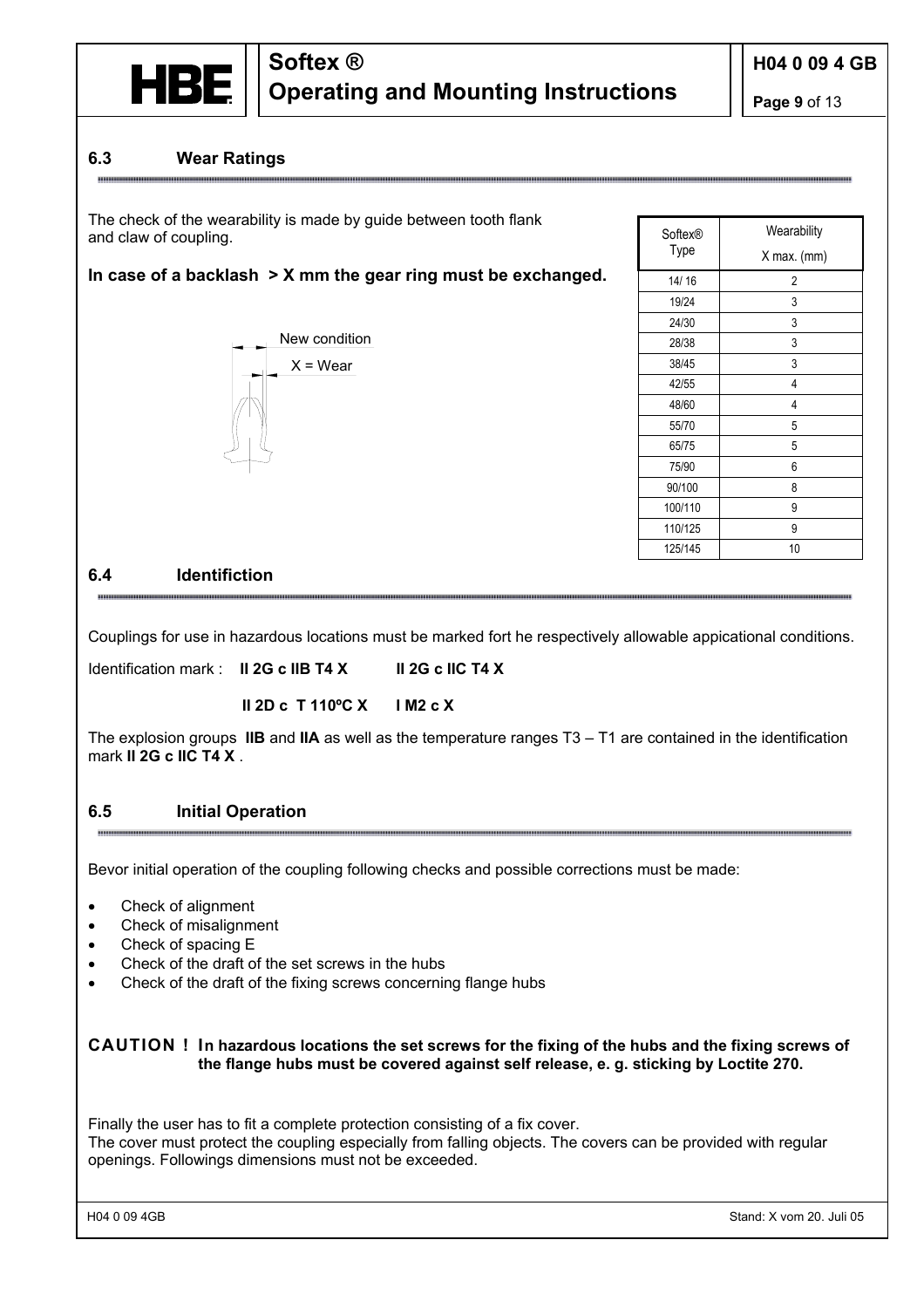

**Page 10** of 13

|               | Round Openings<br>$\varnothing$ (mm) | <b>Rectangular Openings</b><br>Side Length (mm) |
|---------------|--------------------------------------|-------------------------------------------------|
| Top of Cover  |                                      |                                                 |
| Side of Cover |                                      |                                                 |

The distance of the cover to rotating parts must be 5 mm at least.

The cover must be electrically conductive and be included in the potential compensation.

The cover is only allowed to be taken off during stand still.

Aluminium bell-housing (also with damping flange) are tolerated for pod, in case the share of magnesium is less than 7,5%..

**CAUTION ! When mounting the coupling to machines of category 2D please ensure,that there is no dust between cover and coupling. The couplings must not run in dust particles. When using the coupling in machines of group I, category M2 the cover must not consist of light metal (higher mechanical load).** 

During operation of the coupling please pay attention to:

- Changed operation noises
- Occurring vibrations

**ATTENTION ! In case of changes or irregularities during the operation of the coupling, the power unit must be switched off immediately. The cause of the disturbance must be found out by the check list "Trouble in service" and be removed, if possible.** 

#### **6.6 Trouble in Service / Causes and Clearance**

A disturbance by break of the fixing screws of the flange couplings must be excluded under observance of the criterions of selection.

| <b>Disturbances</b>                          | <b>Causes</b>                               | <b>Indications of Risks</b><br>for Hazardous Locations            | <b>Clearance</b>                                                                                                                                                                                                                                         |
|----------------------------------------------|---------------------------------------------|-------------------------------------------------------------------|----------------------------------------------------------------------------------------------------------------------------------------------------------------------------------------------------------------------------------------------------------|
| Changes of<br>operation noises<br>Vibrations | Fault of<br>alignment                       | High temperatures at<br>the surface lead to<br>danger of ignition | Stop the unit<br>Check and remove changes in construction<br>Check the drive unit regarding damages<br>Check and correct, if necessary, alignment<br>and dimension E of the coupling<br>Check the wear of the gear ring and<br>exchange, if necessary    |
|                                              | Loose screws for<br>axial locking<br>of hub | Danger of ignition<br>by hot surface and<br>sparking              | Stop the unit<br>Check and correct alignment and dimension E<br>of the coupling<br>Check the wear of the gear ring and<br>exchange, if necessary<br>Retighten the fixing screws by the starting<br>torque and protect it from self-release by<br>Loctite |
| <b>Disturbances</b>                          | <b>Causes</b>                               | <b>Indications of Risks</b><br>for Hazardous Locations            | <b>Clearance</b>                                                                                                                                                                                                                                         |
| H04 0 09 4GB                                 |                                             |                                                                   | Stand: X vom 20. Juli 05                                                                                                                                                                                                                                 |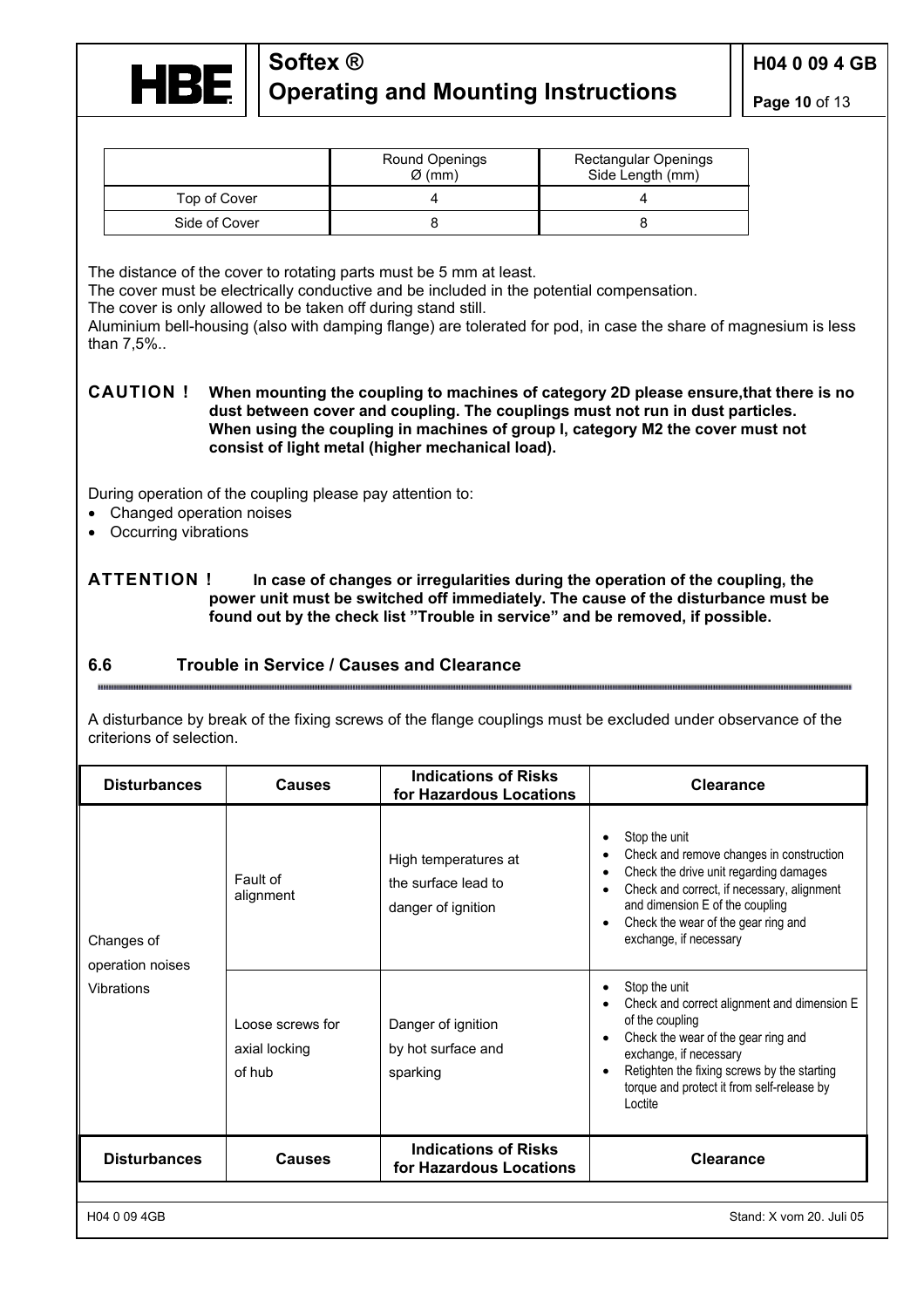

**H04 0 09 4 GB**

**Page 11** of 13

| Changes of<br>operation noises<br>Vibrations | Short-term<br>torque tranfer<br>by metal contact                                                                                                                  | Danger of<br>ignition by sparking                              | Stop the unit<br>$\bullet$<br>Dismount the coupling<br>$\bullet$<br>Remove the gear ring<br>$\bullet$<br>Check the parts of the coupling and exchange<br>$\bullet$<br>damaged parts<br>Renew the gear ring<br>$\bullet$<br>Check and, if necessary, correct the<br>$\bullet$<br>alignment<br>Tighten the fixing screws by the starting<br>torque and protect it from self-release by<br>Loctite             |
|----------------------------------------------|-------------------------------------------------------------------------------------------------------------------------------------------------------------------|----------------------------------------------------------------|-------------------------------------------------------------------------------------------------------------------------------------------------------------------------------------------------------------------------------------------------------------------------------------------------------------------------------------------------------------------------------------------------------------|
|                                              | Operating error<br>Deadlock and break<br>by power<br>conc. the claws<br>Overcharge                                                                                |                                                                | Stop the unit<br>$\bullet$<br>Dismount the coupling<br>$\bullet$<br>Check the shafts and adjusting springs reg.<br>$\bullet$<br>damages<br>Check the drive unit regarding damages<br>$\bullet$<br>Mount the complete coupling<br>$\bullet$<br>Check the alignment<br>$\bullet$<br>Tighten the fixing screws by the starting<br>torque and protect it from self-release by<br>Loctite                        |
| Break of<br>claw                             | The parameters for<br>the determination of<br>the coupling do not<br>correspond to the<br>actual operation<br>conditions.<br>Dimensions of<br>coupling too small. | Danger of<br>ignition by sparking<br>due to metal contact      | Stop the unit<br>$\bullet$<br>Dismount the coupling<br>$\bullet$<br>Check the shafts and adjusting springs reg.<br>$\bullet$<br>damages<br>Check the operating parameter and choose a<br>$\bullet$<br>harder gear ring resp. bigger coupling<br>Check the mounting space when deciding for<br>a bigger coupling<br>Mount the complete coupling<br>$\bullet$                                                 |
|                                              | Increased wear of<br>gear ring<br>Claws smash during<br>torque transfer                                                                                           |                                                                | Check and correct, if necessary, alignment<br>$\bullet$<br>and dimension E of the coupling<br>Tighten the fixing screws by the starting<br>torque and protect it from self-release by<br>Loctite                                                                                                                                                                                                            |
| Early wear of<br>gear ring                   | Error of alignment<br>Dimension E<br>was not kept                                                                                                                 | Danger of ignition<br>by high temperatures<br>at the gear ring | Stop the unit<br>Check the mounting and remove errors of<br>alignment<br>Check the parts of the coupling and exchange<br>$\bullet$<br>damaged parts<br>Exchange the gear ring<br>$\bullet$<br>Check and correct, if necessary, alignment<br>$\bullet$<br>and dimension E of the coupling<br>Tighten the fixing screws by the starting<br>$\bullet$<br>torque and protect it from self-release by<br>Loctite |
| <b>Disturbances</b>                          | <b>Causes</b>                                                                                                                                                     | <b>Indications of Risks</b><br>for Hazardous Locations         | <b>Clearance</b>                                                                                                                                                                                                                                                                                                                                                                                            |
|                                              |                                                                                                                                                                   |                                                                |                                                                                                                                                                                                                                                                                                                                                                                                             |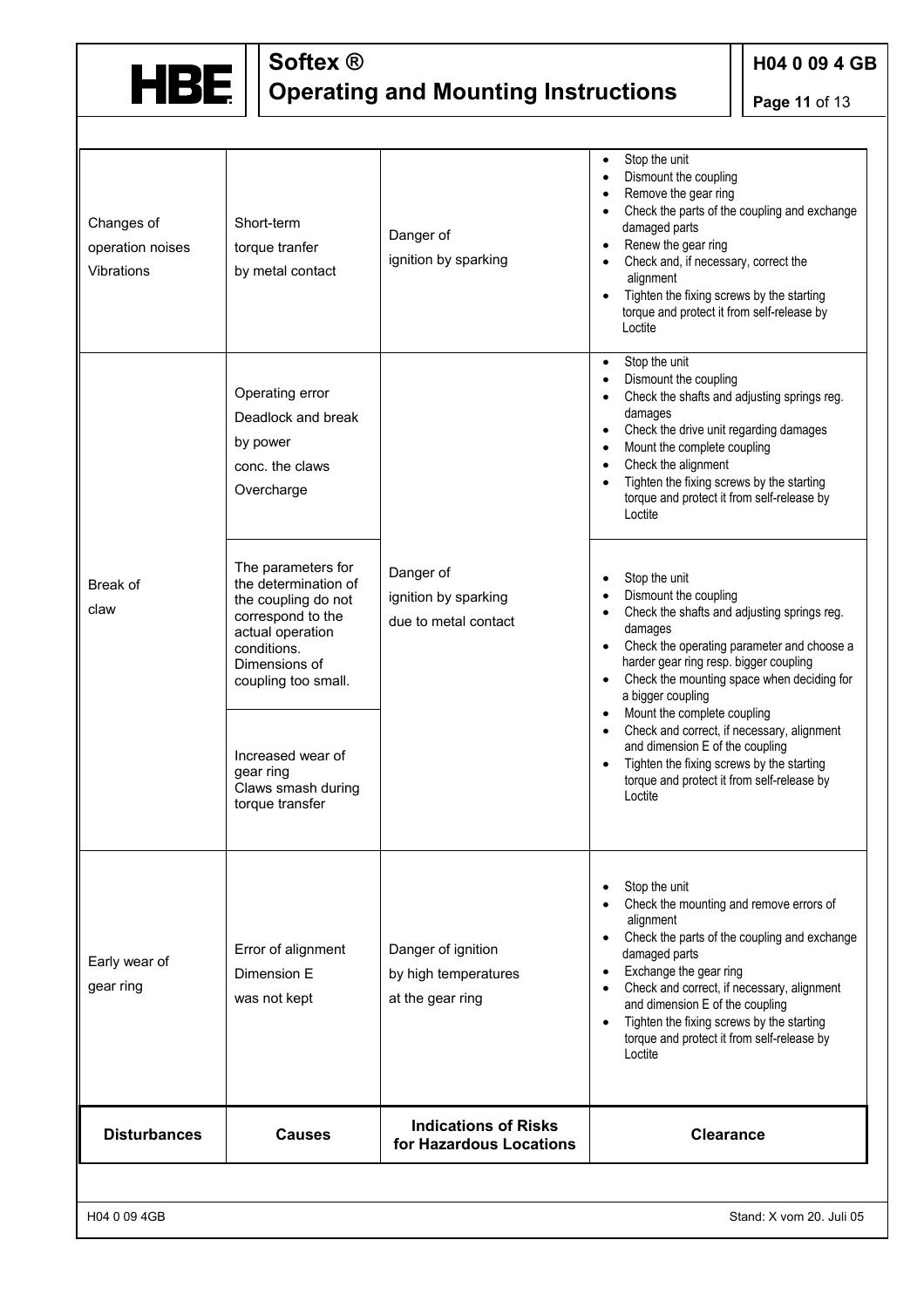

**H04 0 09 4 GB**

**Page 12** of 13

| Early wear of<br>gear ring | <b>Torsional vibrations</b><br>destroy the charged<br>teeth inside                                       | Danger of<br>ignition by sparking<br>during metal contact<br>of the claws | Stop the unit<br>Check the parts of the coupling and exchange<br>damaged parts<br>Find out and remove cause of vibration<br>Exchange the gear ring (eventually choose<br>smaller or higher shore hardness, please pay<br>attention to the size of the coupling)<br>Check and correct, if necessary, alignment<br>and dimension E of the coupling<br>Tighten the fixing screws by the starting<br>$\bullet$<br>torque and protect it from self-release by<br>Loctite |
|----------------------------|----------------------------------------------------------------------------------------------------------|---------------------------------------------------------------------------|---------------------------------------------------------------------------------------------------------------------------------------------------------------------------------------------------------------------------------------------------------------------------------------------------------------------------------------------------------------------------------------------------------------------------------------------------------------------|
|                            | Inadmissibly high<br>temperatures by<br>warming of contact                                               | Danger of<br>ignition by sparking<br>during metal contact<br>of the claws | Stop the unit<br>Check the parts of the coupling and exchange<br>damaged parts<br>Find out and remove the source of heat<br>$\bullet$<br>Exchange the gear ring<br>Check and correct, if necessary, alignment<br>$\bullet$<br>and dimension E of the coupling<br>Tighten the fixing screws by the starting<br>torque and protect it from self-release by<br>I octite                                                                                                |
|                            | Aggressive conditions<br>of environment<br>(steams, chemicals,<br>etc.) and / or liquids<br>(biol. oils) |                                                                           | Stop the unit<br>Check the parts of the coupling and exchange<br>damaged parts<br>Check and correct the conditions of<br>$\bullet$<br>environment<br>Check the operating medium and change, if<br>possible<br>Exchange the gear ring<br>Check and correct, if necessary, alignment<br>and dimension E of the coupling<br>Tighten the fixing screws by the starting<br>torque and protect it from self-release by<br>Loctite                                         |

#### **6.7 Declaration of Conformity**

H04 0 09 4GB Stand: X vom 20. Juli 05